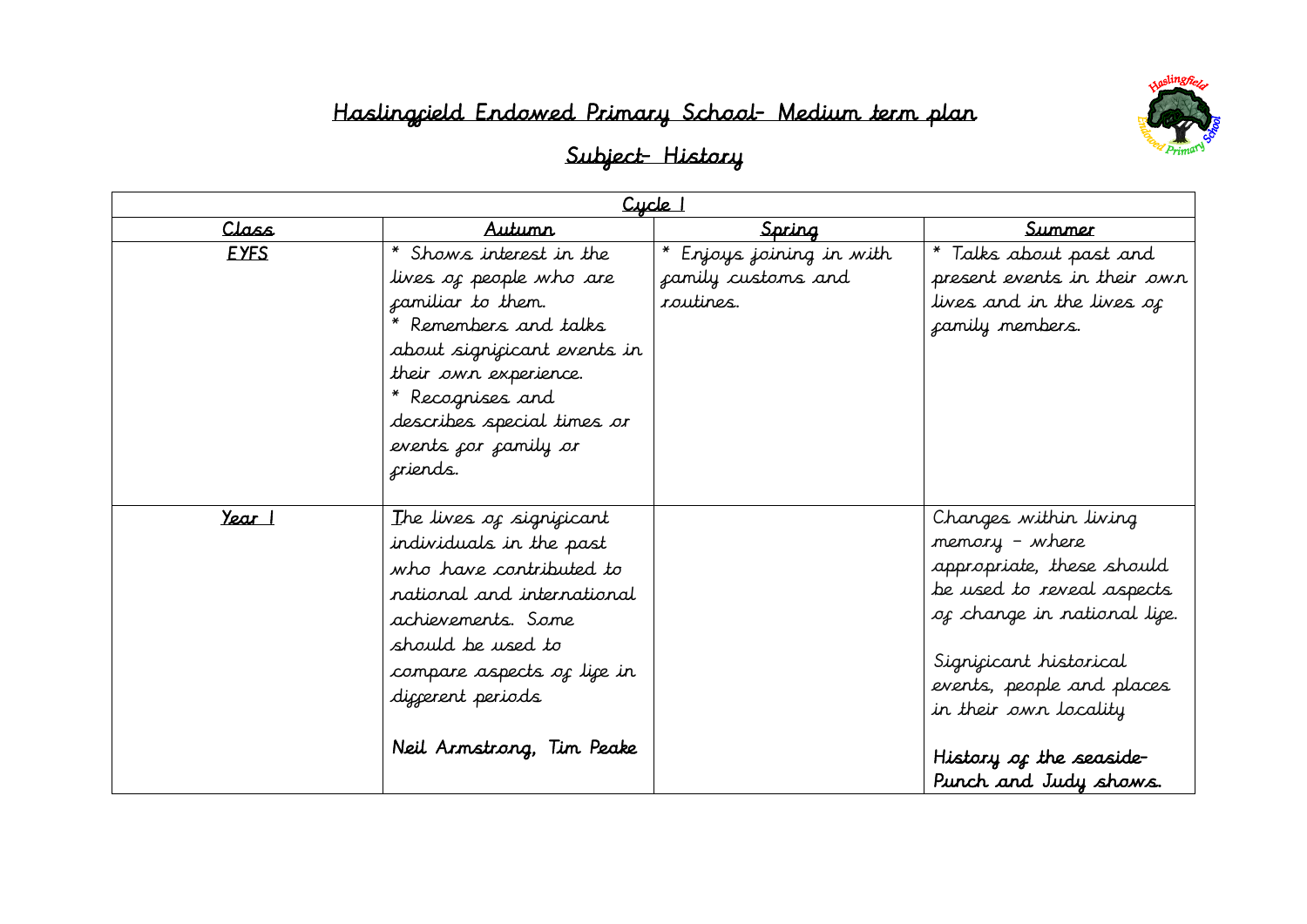

|        |                                                                                                                                                                                                                                         |                       | Diggerences and similarities<br>of the seaside today and<br>in the past. Speak to<br>grandparents and parents<br>about their experiences of<br>the seaside.                                                                                                                                                                                                                                                                         |
|--------|-----------------------------------------------------------------------------------------------------------------------------------------------------------------------------------------------------------------------------------------|-----------------------|-------------------------------------------------------------------------------------------------------------------------------------------------------------------------------------------------------------------------------------------------------------------------------------------------------------------------------------------------------------------------------------------------------------------------------------|
| Year 2 | The lives of significant<br>individuals in the past<br>who have contributed to<br>national and international<br>achievements. Some<br>should be used to<br>compare aspects of life in<br>diccerent periods<br>Neil Arnstrong, Tim Peake |                       | Changes within living<br>memory - where<br>appropriate, these should<br>be used to reveal aspects<br>of change in national lice.<br>Signicicant historical<br>events, people and places<br>in their own locality<br>History of the seaside-<br>Punch and Judy shows.<br>Diccerences and similarities<br>of the seaside today and<br>in the past. Speak to<br>grandparents and parents<br>about their experiences of<br>the seaside. |
| Year 3 | <u>Stone Age to Iron Age</u><br>Children need to know                                                                                                                                                                                   | The Romans in Britain |                                                                                                                                                                                                                                                                                                                                                                                                                                     |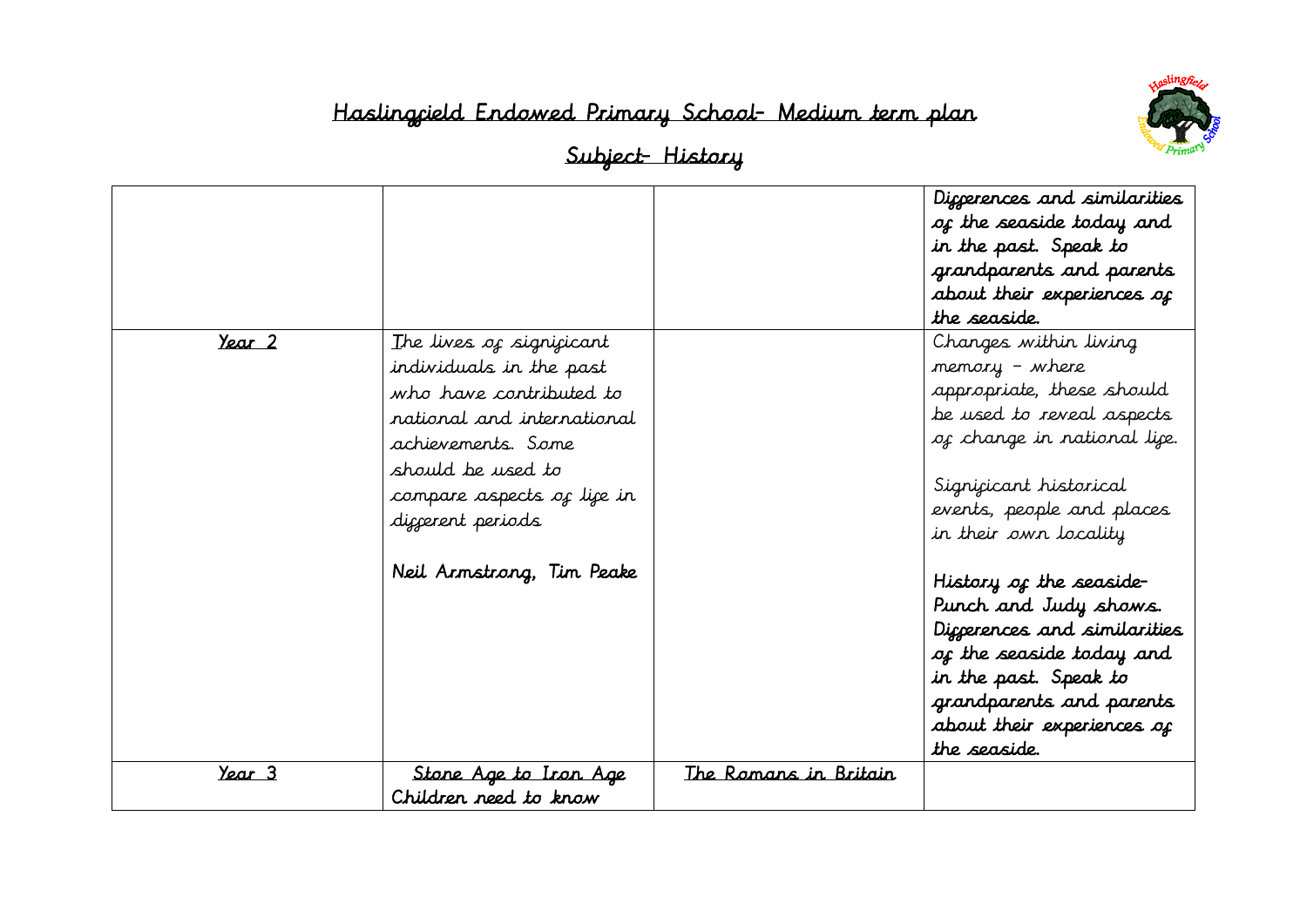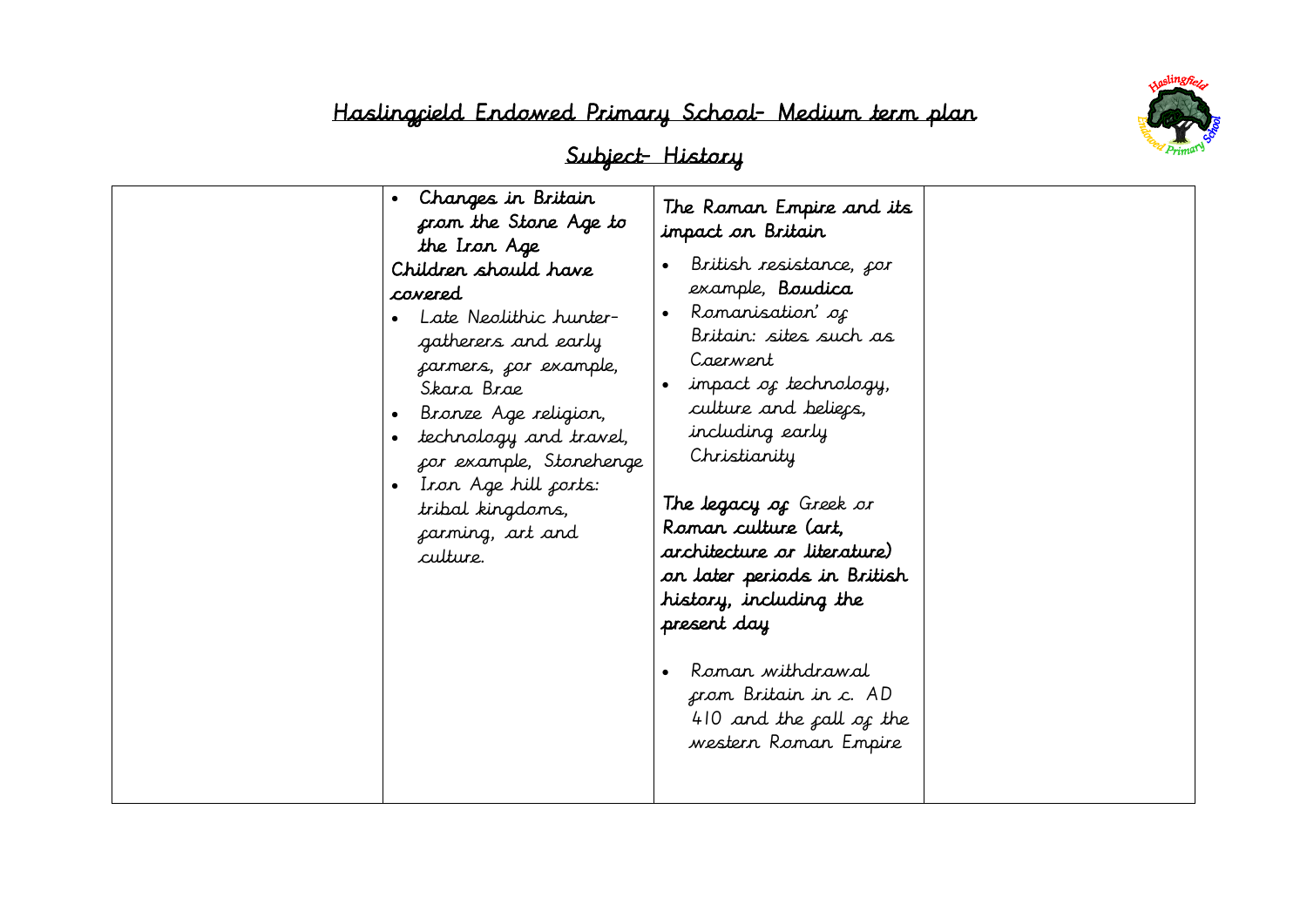

| Year 4 | Fashion Through the Ages<br>Changes in an aspect of<br>social history, such as<br>crime and punishment<br>from the Anglo-Saxons to<br>the present or leisure and<br>entertainment <b>in the 20<sup>th</sup></b><br>Century                              | Race cor Space<br>Know and understand<br>significant aspects of the<br>history of the wider<br>world: the nature of<br>ancient civilisations; the<br>expansion and dissolution<br>of empires; characteristic<br>features of past non-<br>European societies;<br>achievements and collies<br>of mankind |  |
|--------|---------------------------------------------------------------------------------------------------------------------------------------------------------------------------------------------------------------------------------------------------------|--------------------------------------------------------------------------------------------------------------------------------------------------------------------------------------------------------------------------------------------------------------------------------------------------------|--|
| Year 5 | Crime and Punishment<br>A study of an aspect or<br>theme in British history<br>that extends pupils'<br>chronological knowledge<br>beyard 1066<br>Changes in an aspect of<br>social history, such as<br>crime and punishment<br>from the Anglo-Saxons to | The Shang Dynasty<br>The achievements of the<br>earliest civilizations – an<br>overview of where and<br>when the <i>first civilizations</i><br>appeared and a depth<br>study of one of the<br>following: Ancient Sumer;<br>The Indus Valley; Ancient                                                   |  |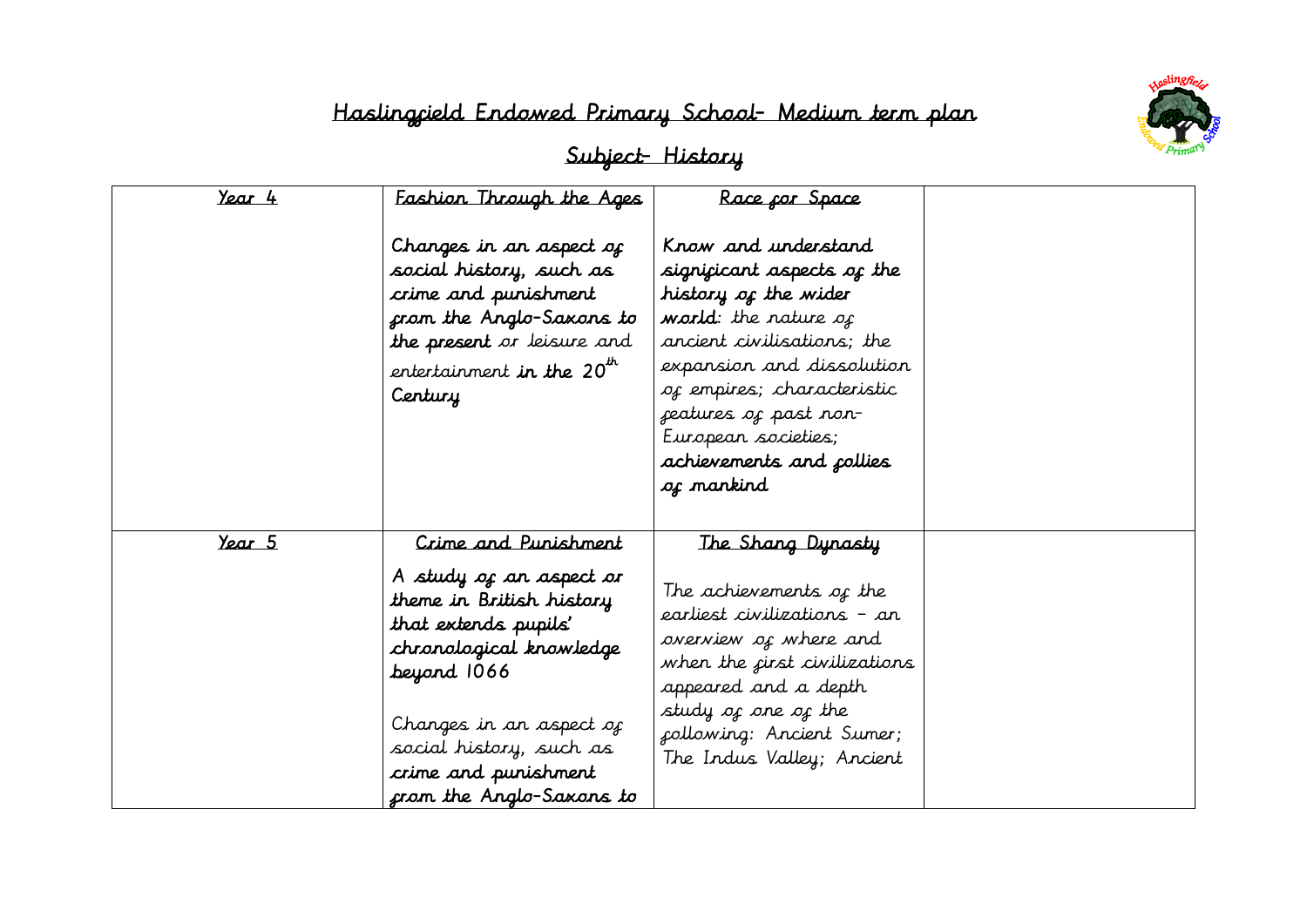|               | the present or leisure and                                                                                                                                           | Egypt; The Shang Dynasty                                                                                                                                                                    |  |
|---------------|----------------------------------------------------------------------------------------------------------------------------------------------------------------------|---------------------------------------------------------------------------------------------------------------------------------------------------------------------------------------------|--|
|               | entertainment in the $20^{th}$                                                                                                                                       | of Ancient China                                                                                                                                                                            |  |
|               | Century.                                                                                                                                                             |                                                                                                                                                                                             |  |
| <u>Year 6</u> | World War II                                                                                                                                                         | The Victorians                                                                                                                                                                              |  |
|               | A study of an aspect or<br>theme in British history<br>that extends pupils'<br>chronological knowledge<br>beyord 1066                                                | A study of an aspect or<br>theme in British history<br>that extends pupils'<br>chronological knowledge<br>beyond 1066                                                                       |  |
|               | A significant turning point<br>in British history, <sub>f</sub> or<br>example, the first railways<br>or the Battle of Britain                                        | the changing power of<br>monarchs using case<br>studies such as <b>John</b> ,<br>Anne and Victoria                                                                                          |  |
|               | A Local Study<br>A study of an aspect of<br>history or a site dating<br>from a period beyond<br>1066 that is significant in<br>the locality.<br>Dux cord/Stibbington | A study of an aspect or<br>theme in British history<br>that extends pupils'<br>chronological knowledge<br>beyond 1066<br>A signicicant turning point<br>in British history, <sub>f</sub> or |  |
|               |                                                                                                                                                                      | example, the <i>first railways</i>                                                                                                                                                          |  |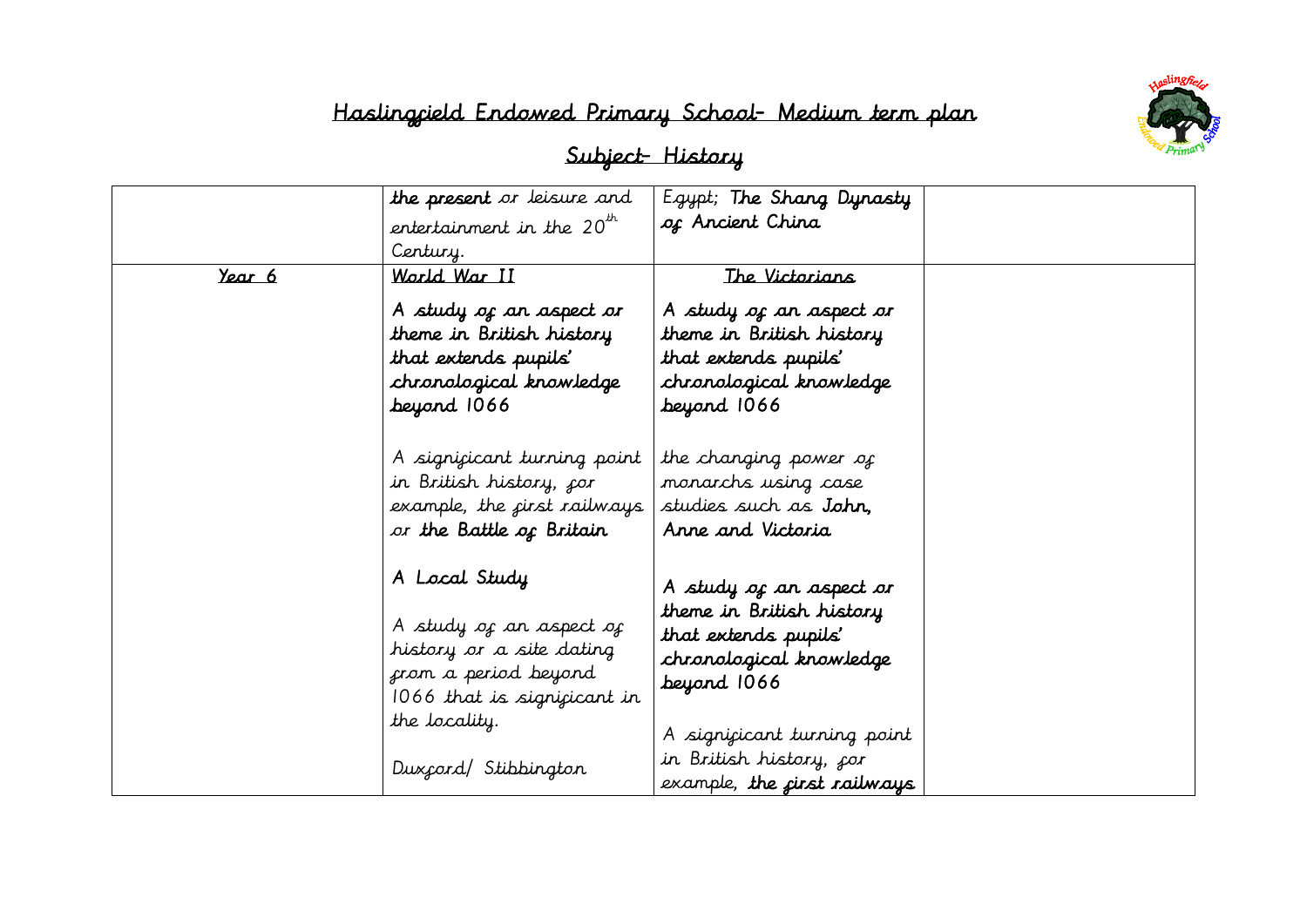

|             |                                                                                                                                                                                                                                                                                                                                                                | Cycle 2 |                                                                                        |
|-------------|----------------------------------------------------------------------------------------------------------------------------------------------------------------------------------------------------------------------------------------------------------------------------------------------------------------------------------------------------------------|---------|----------------------------------------------------------------------------------------|
| Class       | <i><u>Autumn</u></i>                                                                                                                                                                                                                                                                                                                                           | Spring  | Summer                                                                                 |
| <b>EYFS</b> |                                                                                                                                                                                                                                                                                                                                                                |         |                                                                                        |
| Year 1      | The Great Fire of Landan                                                                                                                                                                                                                                                                                                                                       |         | Castles                                                                                |
|             | Events beyond living<br>memory<br>that are significant<br>nationally or globally for<br>example, the Great Fire of<br>Landan<br>The lives of significant<br>individuals in the past<br>who have<br>contributed to national<br>and<br>international achievements.<br>Some should be used to<br>compare aspects of life in<br>diggerent periods, gor<br>example, |         | Identicy similarities and<br>diggerences between ways<br>of life in different periods. |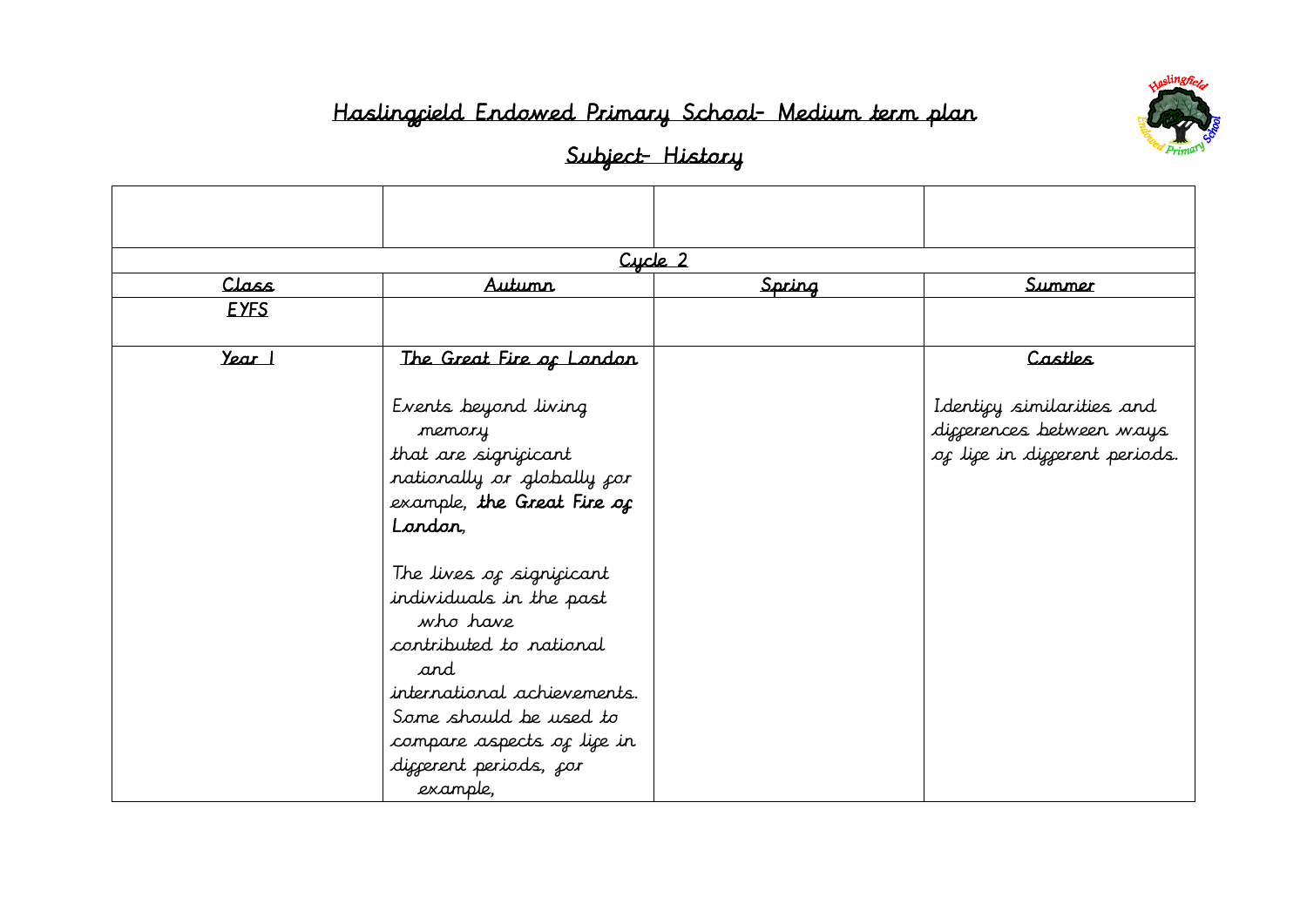

|        | Mary Seacole and Florence   |                               |
|--------|-----------------------------|-------------------------------|
|        | Nightingale.                |                               |
| Year 2 | The Great Fire of Landan    | Castles                       |
|        | Events beyond living        | Identicy similarities and     |
|        | memory                      | diccerences between ways      |
|        | that are significant        | of life in different periods. |
|        | nationally or globally [for |                               |
|        | example, the Great Fire of  |                               |
|        | London, the cirst           |                               |
|        | aeroplane clight or events  |                               |
|        | commemorated through        |                               |
|        | festivals or anniversaries] |                               |
|        |                             |                               |
|        | The lives of significant    |                               |
|        | individuals in the past     |                               |
|        | who have                    |                               |
|        | contributed to national     |                               |
|        | and                         |                               |
|        | international achievements. |                               |
|        | Some should be used to      |                               |
|        | compare aspects of life in  |                               |
|        | diggerent periods [gor      |                               |
|        | example,                    |                               |
|        | Mary Seacole and/or         |                               |
|        | Florence                    |                               |
|        | Nightingale]                |                               |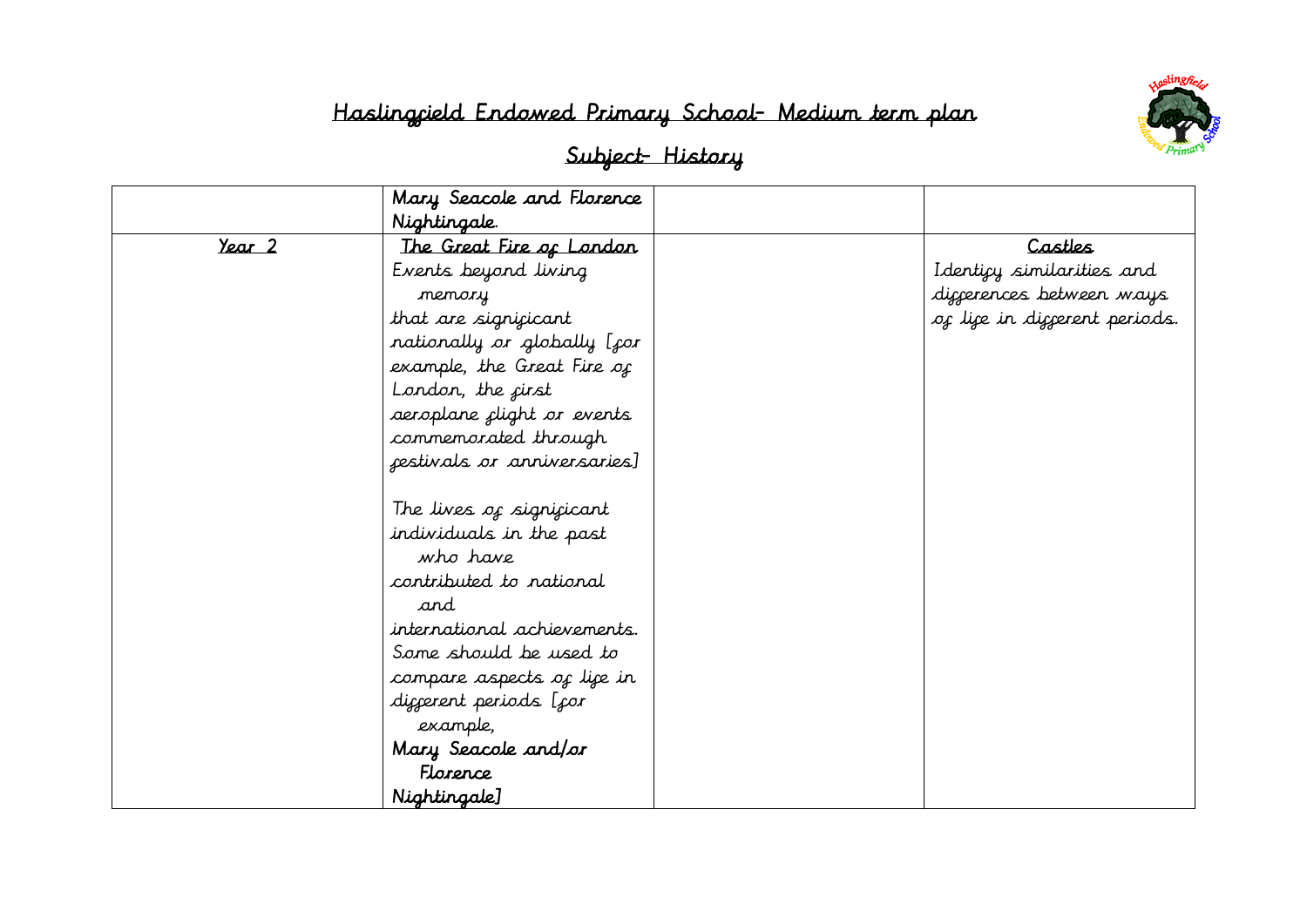

| Year 3 | Anglo Saxons                                                                                                                                                                                                          | Ancient Egypt                                                                                                                     |  |
|--------|-----------------------------------------------------------------------------------------------------------------------------------------------------------------------------------------------------------------------|-----------------------------------------------------------------------------------------------------------------------------------|--|
|        | Britain's settlement by<br>Anglo                                                                                                                                                                                      | The achievements of the<br>earliest civilizations – an                                                                            |  |
|        | Saxons and Scots                                                                                                                                                                                                      | overview of where and<br>when the <i>first civilizations</i>                                                                      |  |
|        | Anglo-Saxon invasions,<br>settlements and kingdoms:                                                                                                                                                                   | appeared and a depth<br>study of one of the                                                                                       |  |
|        | place rames and village<br>lipe                                                                                                                                                                                       | collowing: Ancient Sumer;<br>The Indus Valley; Ancient                                                                            |  |
|        | Anglo-Saxon art and<br>culture                                                                                                                                                                                        | <b>Egypt</b> ; The Shang Dynasty<br>of Ancient China                                                                              |  |
| Year 4 | Lipe in Tudor Times<br>A study of an aspect in<br>British history that<br>extends pupils'<br>chronological knowledge<br>beyond 1066<br>The changing power of<br>monarchs using case<br>studies, The Tudor<br>Monarchs | Ancient Greece<br>Ancient Greece - a study<br>Ф£<br>Greek lice and<br>achievements and their<br>incluence on the western<br>world |  |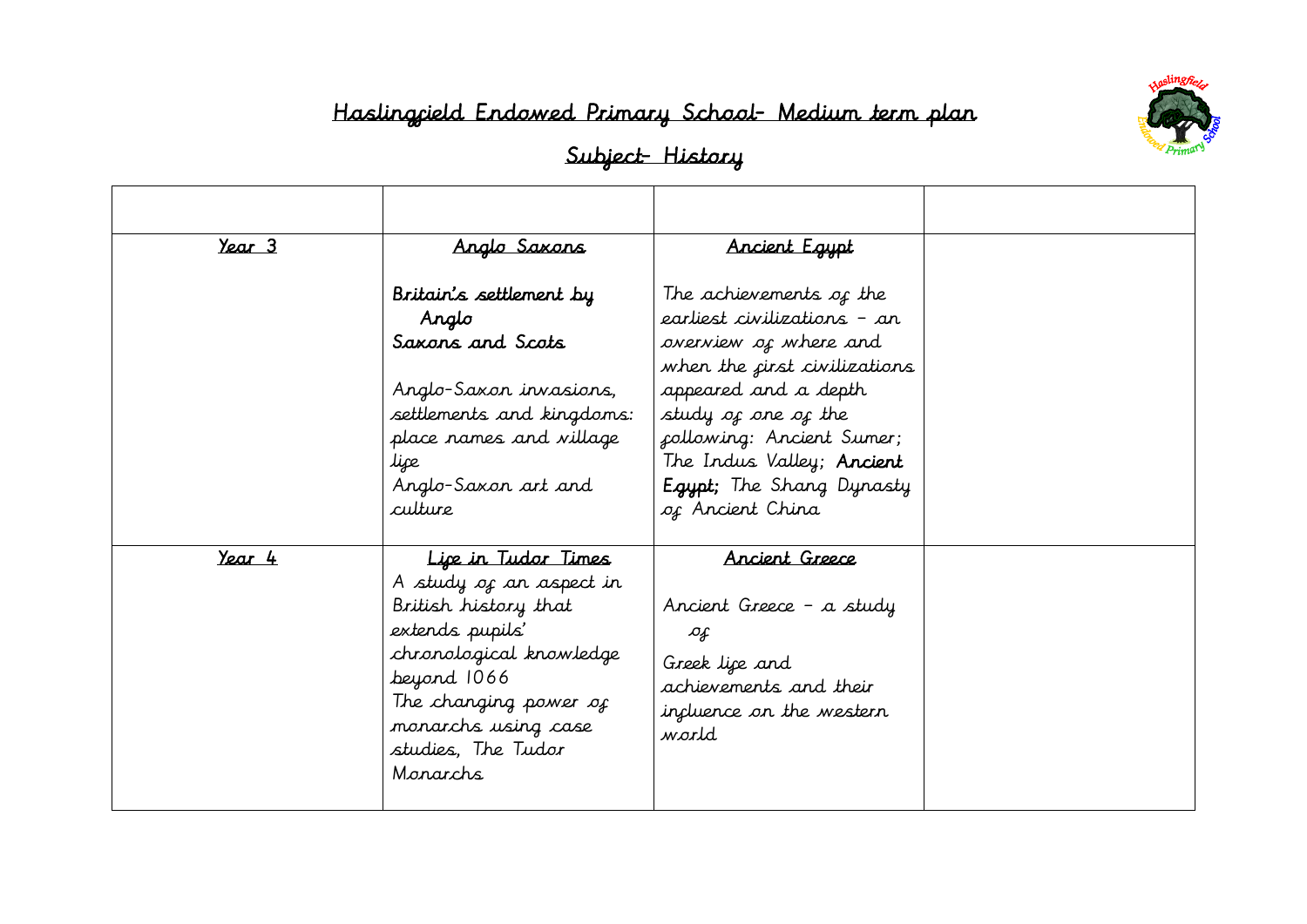

|               | A local history study<br>A study of an aspect of<br>history or a site dating<br>from a period beyond<br>1066 that is significant in<br>the locality.<br>Queen Elizabeth's I's<br>progress and visit to<br>Haslingcield                                                                | The legacy of Greek or<br>Roman culture (art,<br>architecture or literature)<br>on later periods in British<br>history, including the<br>present day                                                                                                                                                 |  |
|---------------|---------------------------------------------------------------------------------------------------------------------------------------------------------------------------------------------------------------------------------------------------------------------------------------|------------------------------------------------------------------------------------------------------------------------------------------------------------------------------------------------------------------------------------------------------------------------------------------------------|--|
| <u>Year 5</u> | Crime and Punishment<br>A study of an aspect or<br>theme in British history<br>that extends pupils'<br>chronological knowledge<br>beyard 1066<br>Changes in an aspect of<br>social history, such as<br>crime and punishment<br>from the Anglo-Saxons to<br>the present or leisure and | The Shang Dynasty<br>The achievements of the<br>earliest civilizations – an<br>overview of where and<br>when the <i>first civilizations</i><br>appeared and a depth<br>study of one of the<br>collowing: Ancient Sumer;<br>The Indus Valley; Ancient<br>Egypt; The Shang Dynasty<br>of Ancient China |  |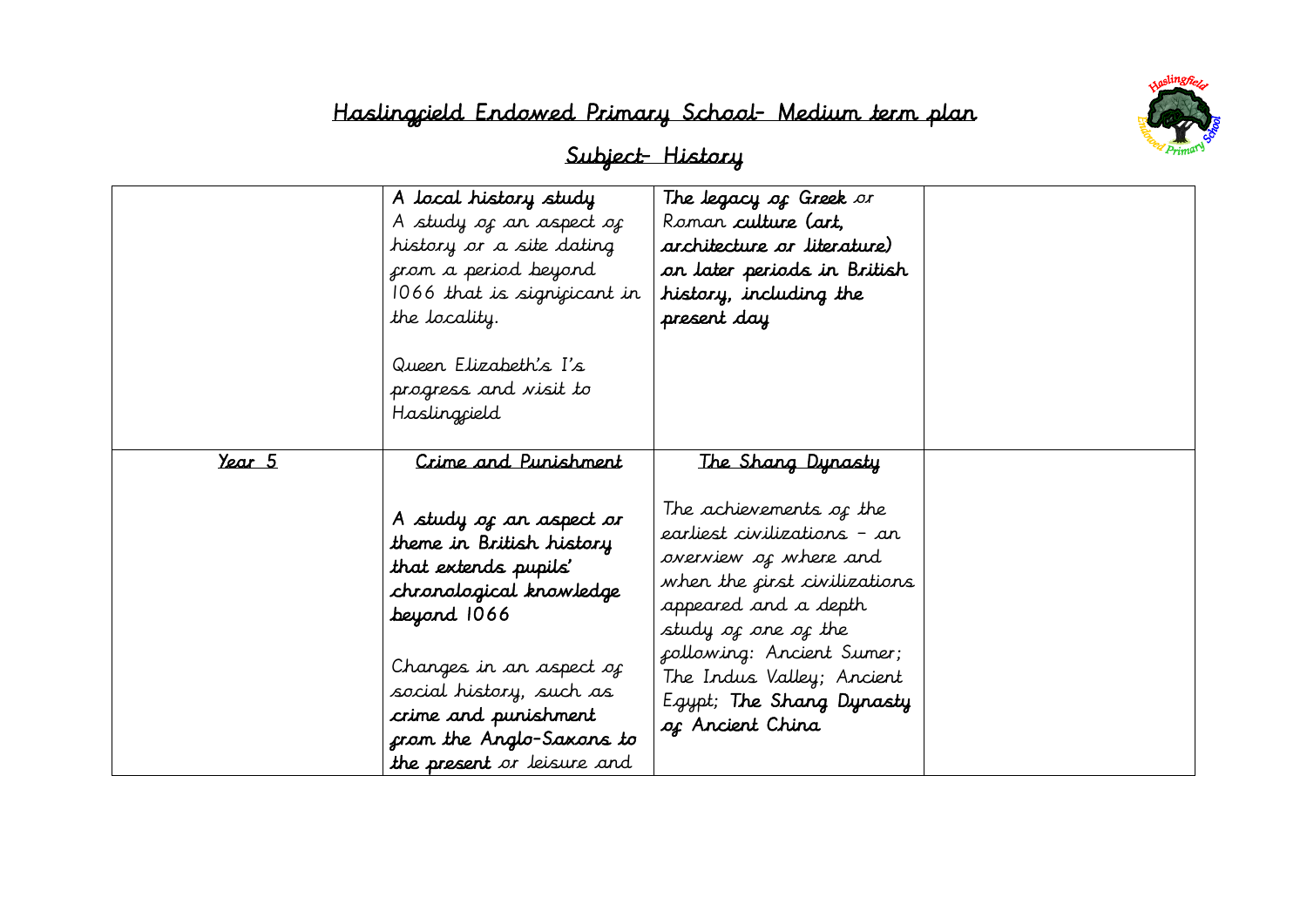

|               | entertainment in the $20^{th}$<br>Century                                                                                                                                                                                                                                                                                                                                                                          |                                                                                                                                                                       |  |
|---------------|--------------------------------------------------------------------------------------------------------------------------------------------------------------------------------------------------------------------------------------------------------------------------------------------------------------------------------------------------------------------------------------------------------------------|-----------------------------------------------------------------------------------------------------------------------------------------------------------------------|--|
| <u>Year 6</u> | World War I<br>A study of an aspect or<br>theme in British history<br>that extends pupils'<br>chronological knowledge<br>beyond 1066<br>A significant turning point<br>in British history, cor<br>example, the <i>first railways</i><br>or the Battle of the Somme<br>A Local Study<br>A study of an aspect of<br>history or a site dating<br>from a period beyond<br>1066 that is significant in<br>the locality. | Irvaders and Settlers<br>The Viking and Anglo-<br>Saxon struggle for the<br>Kingdom of England to<br>the time of Edward the<br>Concessor<br>Viking raids and invasion |  |